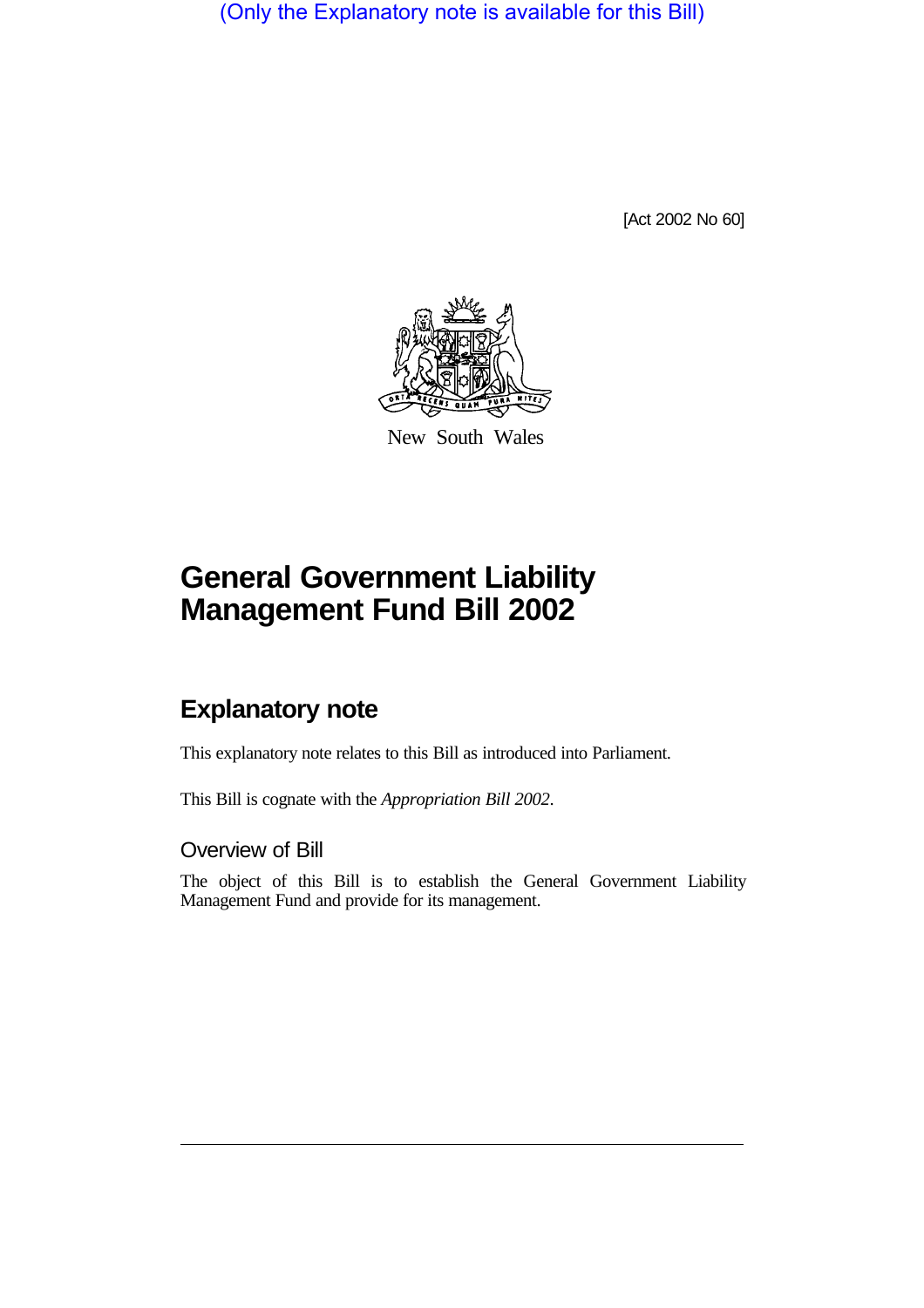General Government Liability Management Fund Bill 2002 [Act 2002 No 60]

Explanatory note

#### Outline of provisions

#### **Part 1 Preliminary**

**Clause 1** sets out the name (also called the short title) of the proposed Act.

**Clause 2** provides for the commencement of the proposed Act on assent.

**Clause 3** defines certain words and expressions used in the proposed Act.

# **Part 2 Government Liability Management Fund**

**Clause 4** establishes the General Government Liability Management Fund (the *Liability Management Fund* or *Fund*) in the Special Deposits Account in the Treasury.

**Clause 5** sets out what is to be paid into the Fund. The Fund is to be primarily funded by means of money transferred by the Crown Entity.

**Clause 6** sets out what may be paid out of the Fund. The Ministerial Corporation referred to clause 7 may direct that money be paid for the following purposes:

- (a) to pay employer contributions to the STC Fund on behalf of government agencies, in order to pay accruing or accrued superannuation liabilities of the STC Fund,
- (b) to pay pensions or superannuation benefits under the *Judges' Pensions Act 1953*,
- (c) to pay the superannuation contributions surcharge under the *Superannuation Contributions Tax Imposition Act 1997* of the Commonwealth on surchargeable contributions made under the *Judges' Pensions Act 1953*,
- (d) to reimburse the Attorney General's Department for payments made by the Department for the pensions, superannuation benefits and surcharge referred to in paragraphs (b) and (c),
- (e) subject to certain limitations, to pay borrowings raised by the Treasury Corporation.

Money must not be paid out of the Fund to repay borrowings unless an actuarial report has been given to the Treasurer about the net liabilities of the STC Fund and the amount of money to be paid out is not greater than the amount (if any) in the Liability Management Fund that is in excess of the net liabilities of the STC Fund.

Explanatory note page 2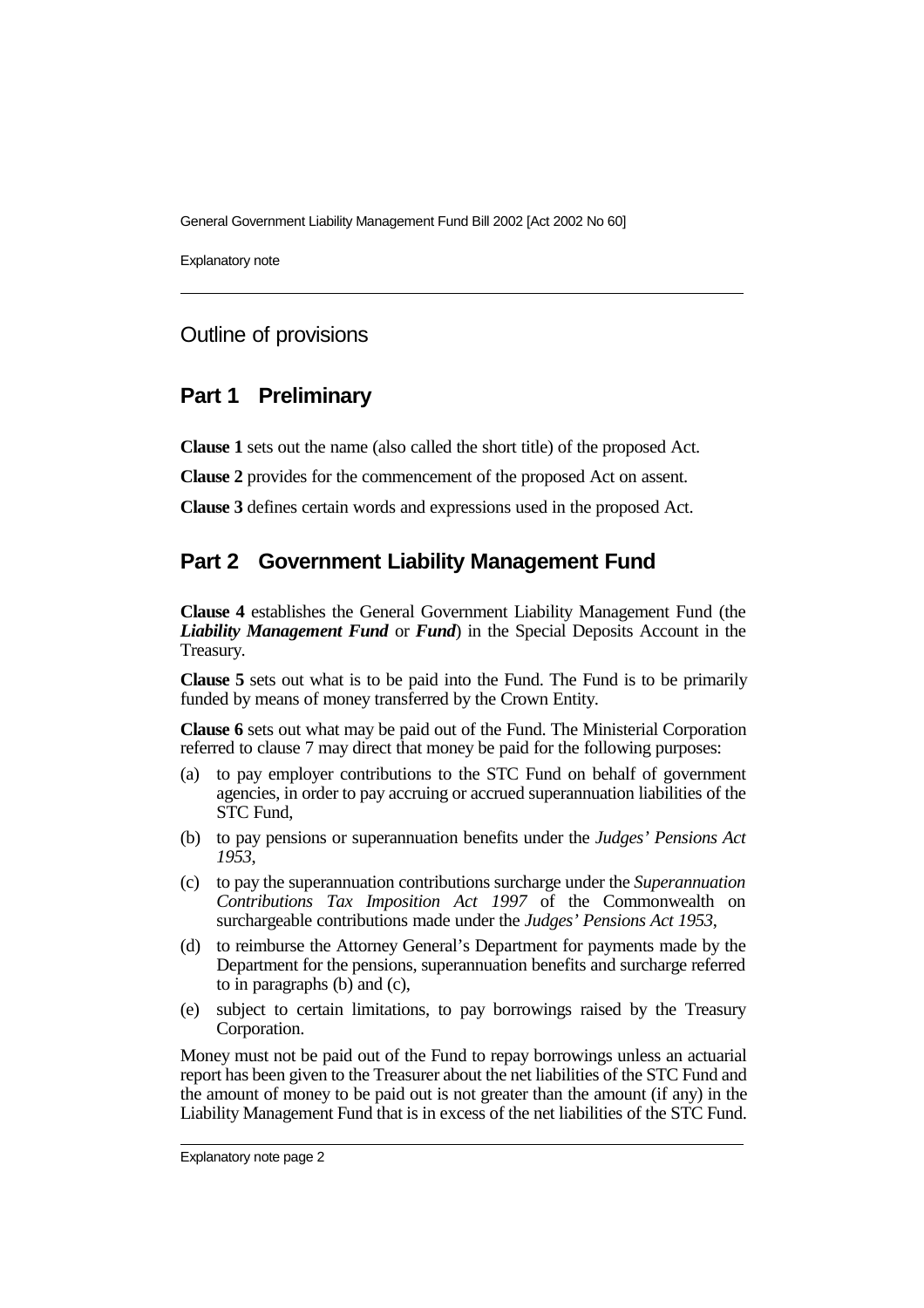General Government Liability Management Fund Bill 2002 [Act 2002 No 60]

Explanatory note

Money may also be paid out of the Liability Management Fund to pay for expenses of the Fund and of the Ministerial Corporation. Money in the Liability Management Fund that is not immediately required for the purposes of the Fund may be invested in such manner as may be authorised by the *Public Authorities (Financial Arrangements) Act 1987*.

# **Part 3 Ministerial Corporation and Management Committee**

**Clause 7** constitutes Liability Management Ministerial Corporation as a corporation.

**Clause 8** provides for the management of the Ministerial Corporation by the Secretary of the Treasury in accordance with any directions of the Treasurer.

**Clause 9** sets out provisions relating to the financial year and annual reports of the Ministerial Corporation.

**Clause 10** constitutes the Management Committee to advise the Secretary of the Treasury in matters relating to the Liability Management Fund, including:

- (a) investment strategy, and
- (b) appointment of service providers such as asset custodians and consultants, and
- (c) monitoring and reviewing performance of assets, investments and service providers.

The Management Committee must review the long term fiscal target to eliminate total State sector unfunded superannuation liabilities by 30 June 2030.

**Clause 11** contains miscellaneous provisions relating to the Management Committee, including the terms of office and remuneration of the members of the Management Committee and the procedure of the Committee.

# **Part 4 Miscellaneous**

At present, the Crown Entity is required by various Acts and instruments to make recurring employer contributions to the STC Fund on behalf of agencies. These employer contributions are made from time to time as provided for in those Acts or instruments or as required by the trustee which administers the STC Fund. The STC Fund is an amalgamation of several superannuation funds to which employees of different government agencies belong.